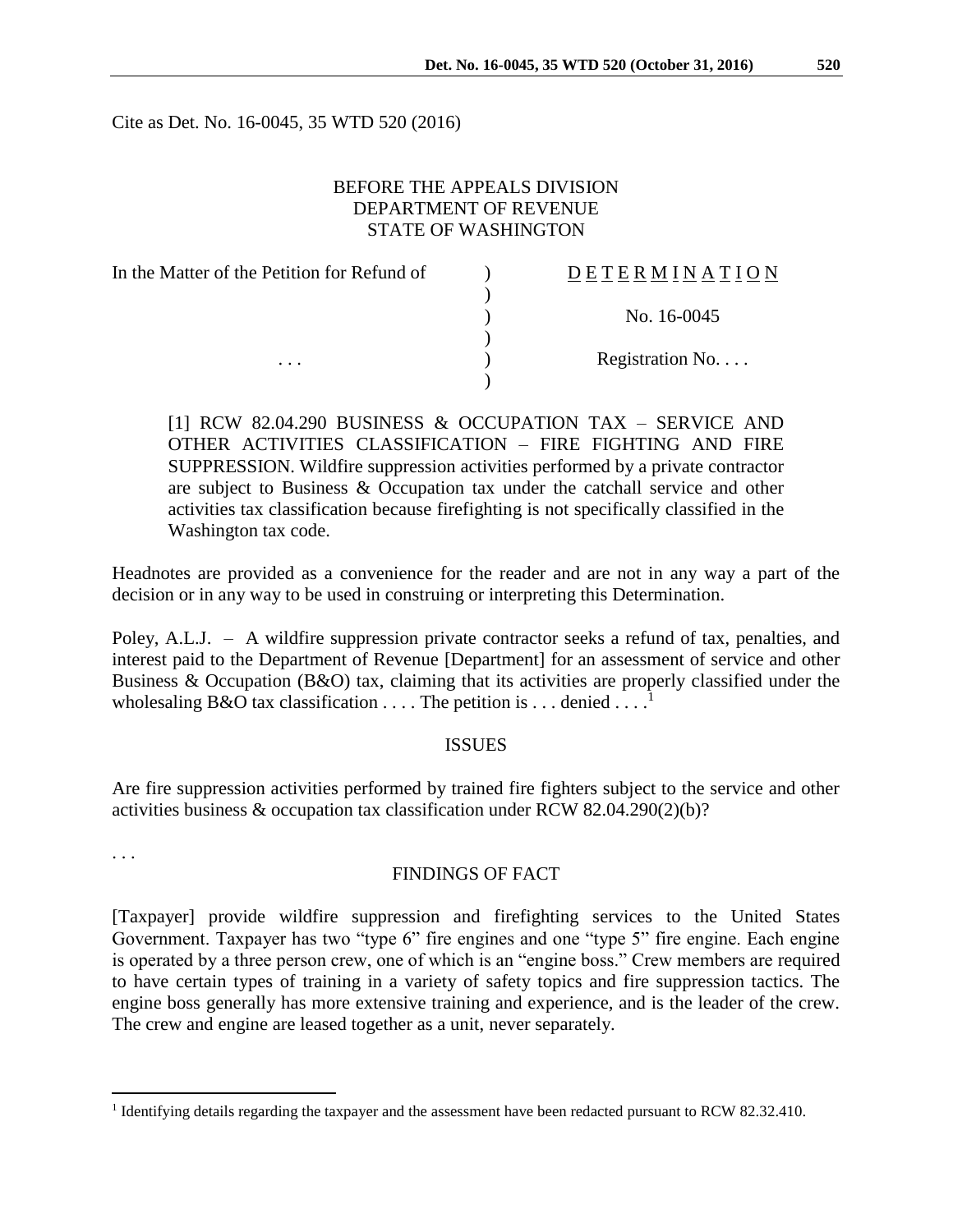When an engine and crew are dispatched to a fire, the first step is for the engine boss to check in the crew at the "fire camp," a temporary headquarters for the fire suppression effort. After check in, the engine and crew will be inspected to make sure proper safety precautions have been taken.

Next, a government agency leader will assign an engine and its crew to a particular task. Tasks could be extinguishing flames with water, digging a fire line, clearing brush to prevent fire, digging up smoldering earth to prevent fire from reigniting, clearing debris and felling burned trees to stabilize an area after fire, moving earth for erosion control, or mobile patrol to watch for fire spreading. As part of bidding eligibility, all crew members must be trained and knowledgeable in performing any of these tasks. A crew may be asked to perform multiple tasks during a day or only one task over the course of several days. The government agency leader decides task assignments on an as-needed basis and no party knows who will be assigned to which task until assignment occurs.

Once a crew has finished their time assisting with the fire, the engine boss will check out the crew at fire camp. The engine boss completes a form to verify the activities performed and number of days worked. This form serves as an invoice. Later, the applicable federal agency will mail a check to Taxpayer. Taxpayer is paid a set daily rate specific to the engine dispatched. The rate is the same regardless of what tasks the engine's crew performs.

On appeal, Taxpayer also provided a copy of its 2012 contract with USFS (Agreement). Under a section entitled, "D.1—Scope of Agreement," the contract states, "[Taxpayer] is responsible for all equipment, materials, supplies, transportation, lodging, *personnel, and supervision and management of those personnel*, necessary to meet or exceed the Agreement specifications." Agreement p. 29 (emphasis added).

The Agreement also specifies that Taxpayer shall furnish each engine with a three person crew, two of which are "Firefighter Types 1 or 2" (FFT) and one of which is a "Single Resource Boss—Engine" (ENGB). Agreement p. 37. Among other requirements, FFTs must have completed firefighter training and an annual fireline safety refresher course. Agreement p. 47-48, 110-111. ENGBs must have completed engine boss training, an annual fireline safety refresher course, and have shown satisfactory performance as an FFT for 15 operational periods on three separate wildland fire incidents. *Id.*

In 2015, the Department conducted a [desk examination] of Taxpayer's business for the period 2011 through 2014. During the course of the [desk examination], the Department determined that Taxpayer's business activities were firefighting and should have been reported under the service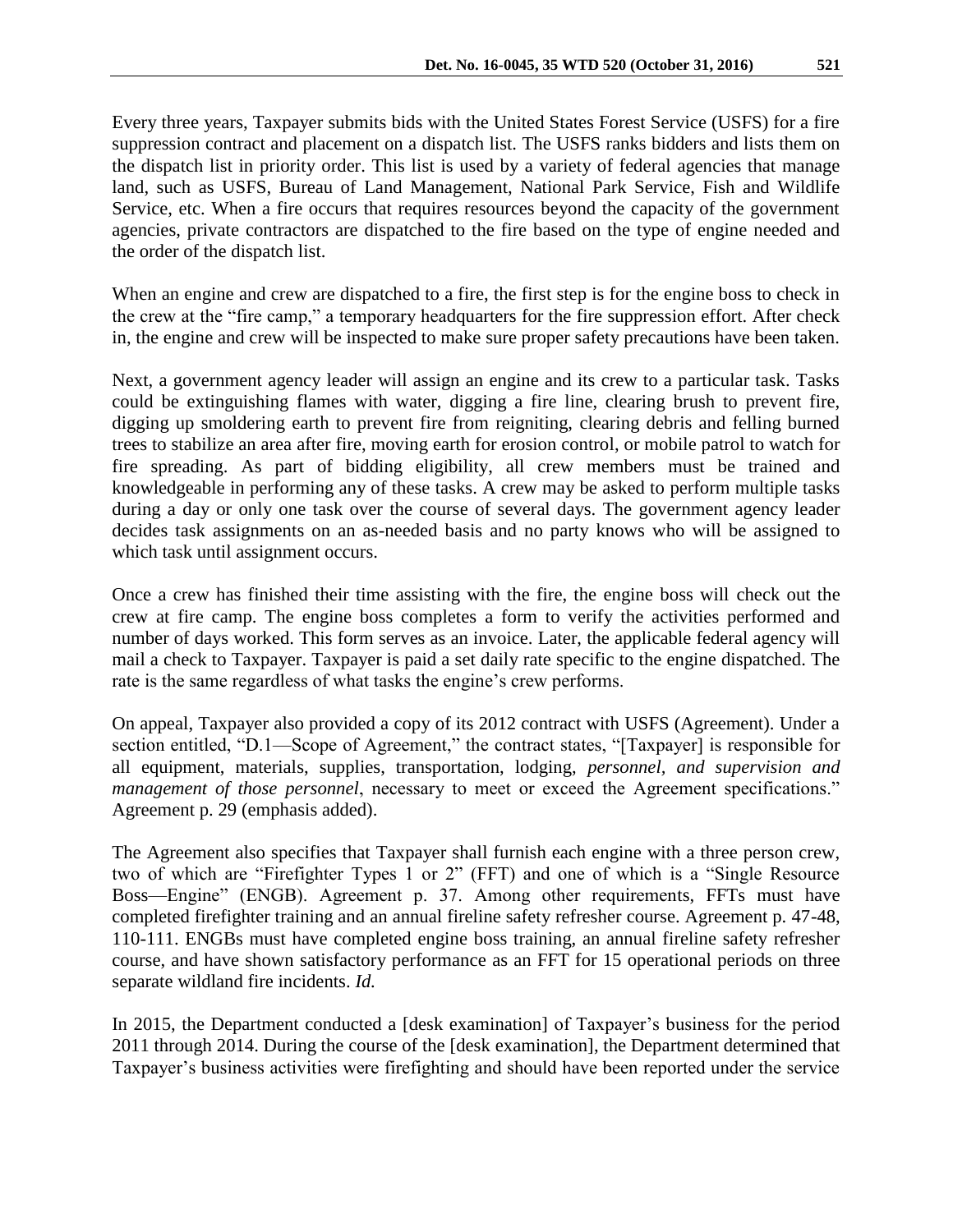and other [B&O] tax classification. Up until this time, Taxpayer had reported its income under the wholesaling B&O tax classification.

The Department reclassified Taxpayer's income to the service and other B&O tax classification. On July 23, 2015, the Department issued a tax assessment to Taxpayer for  $\frac{1}{2}$ ... in tax,  $\frac{1}{2}$ ... in penalties, and \$ . . . in interest, for a total of \$ . . . . Taxpayer paid the assessment and now seeks a refund.

. . .

 $\overline{a}$ 

## ANALYSIS

### 1. Fire Suppression Activities

Washington imposes a B&O tax "for the act or privilege of engaging in business" in this state. RCW 82.04.220. Washington's B&O tax applies to various tax classifications, including making sales at retail pursuant to RCW 82.04.250, making wholesale sales under RCW 82.04.270, and providing services pursuant to RCW 82.04.290. Persons engaged in business activities that are not specifically included in a tax classification under chapter 82.04 RCW, are taxable under a catchall provision: the service and other activities B&O tax classification. RCW 82.04.290(2)(b); *Steven Klein, Inc. v. Dep't of Revenue*, 183 Wn.2d 889, 891, 357 P.3d 59 (2015).

Here, Taxpayer fought, suppressed, and extinguished forest fires. These firefighting activities are not specifically classified in the Washington Tax Code (Title 82 RCW).<sup>2</sup> While a government agency leader may assign the crew to perform tasks that could conceivably fall under the definition of a retail sale in RCW 82.04.050(2)(b), such as moving of earth or clearing of land, Taxpayer contracted with USFS to provide engines and firefighters to fight fires. Because charges for forest fire suppression are not specifically classified, we conclude that the charges for Taxpayer's fire suppression activities were subject to B&O tax under the catchall service and other activities B&O tax classification.

Fire suppression tactics incorporate a wide variety of activities, a few of which may appear to be a retail sale. Charges for providing tangible personal property with an operator are included in the definition of a retail sale and thus taxable under the retailing B&O tax classification. RCW 82.04.050(9); WAC 458-20-211(5)(a). WAC 458-20-211 (Rule 211) defines "rental of equipment with operator" as "the provision of equipment with an operator to a lessee to perform work under the specific direction of the lessee. In such cases, the lessor is generally not responsible for performing work to contract specification and does not determine how the work will be performed." Rule 211(2)(d).

In Det. No. 97-032R, 20 WTD 261 (2001), we held that payment from a national forest to a taxpayer for rental of emergency equipment with an operator during and after a wild fire was a retailing activity. There, a national forest paid an hourly rental rate for "dozers, loaders, graders,

<sup>2</sup> Some activities could potentially fall under the government contracting classification per RCW 82.04.280(7), but fighting forest fires on government land does not fall under the definition of a government contracting activity. *See* RCW 82.04.050(12); RCW 82.04.190(6); RCW 82.04.280(7).